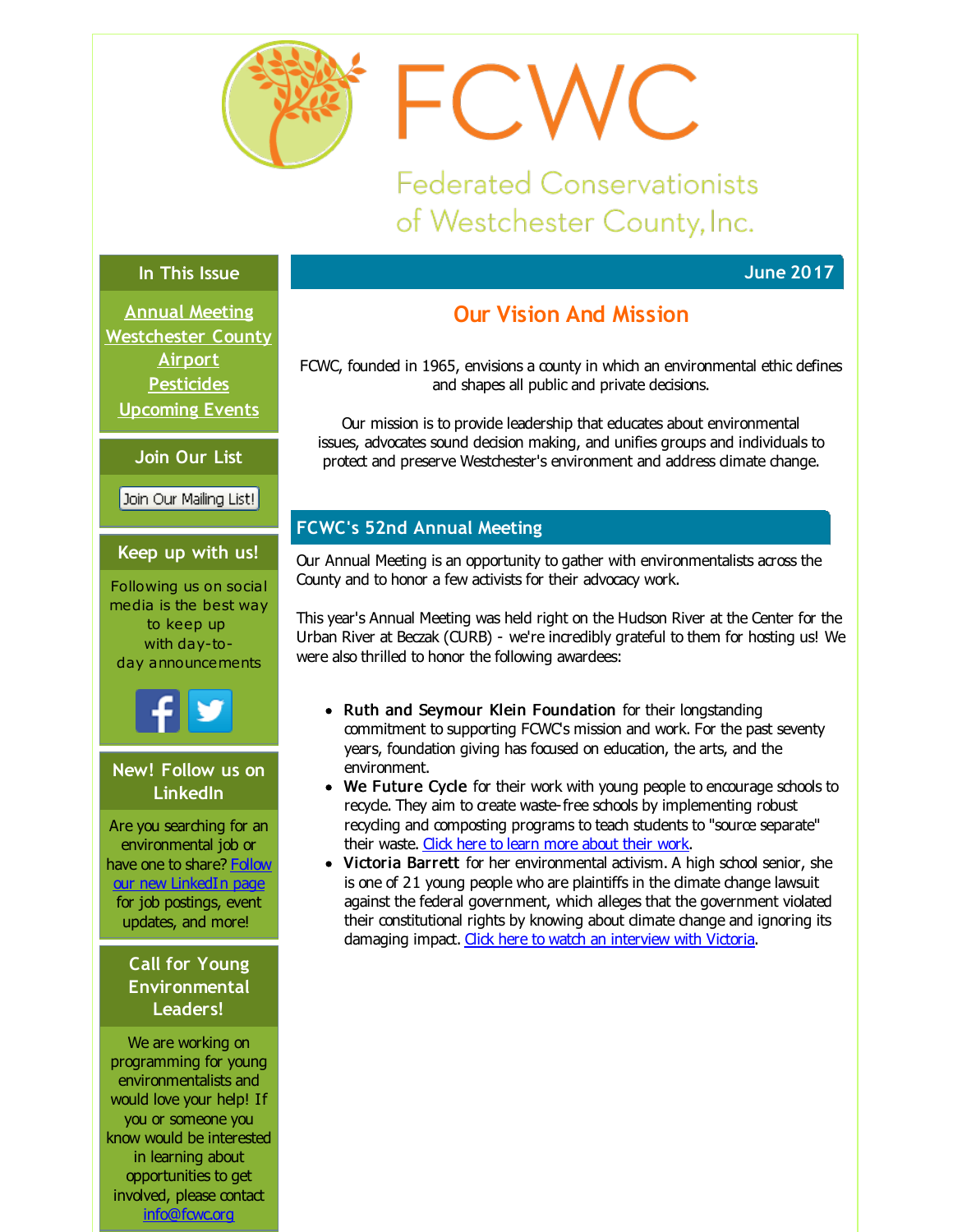Rally to Oppose **Airport** Privatization and **Expansion** 

Monday, July 17th 5:30pm Outside of the Board of Legislators Building 148 Martine Ave, White Plains

### Co- sponsored

by: Citizens for a Responsible Airport, the Sierra Club, Federated Conservationists of Westchester County, Purchase Environmental Protective Association, Grassroots Environmental Education, Food & Water Watch, Westchester for Change, and We Persist

From the Citizens for a Responsible County Airport [Facebook](http://r20.rs6.net/tn.jsp?f=001P7lq9BuH0lAMhfpAa6ZswG48uo3EE6Bghkh5SO9cY06y2d8C1qiZ5hrG7I5UvLrp2eCAQjAYsIHUBzBqHLPB1FhddWaNzSQgXJtsDGDXwcMyzU5O6bXkEyYEwYPmL4379r-gpGq1W_34YnJ3NV_aZc2WbJqcTLVp0iMv1vNBJwTMt3T6Nst2ETnrEoV7k0vBK_zgpxXPnh8=&c=&ch=) page:

"We need as many to gather together to support the growing opposition to airport privatization just ahead of the next Board of Legislators meeting on Mon July 17th at 7PM (enter building by 6:30).

The Board of Legislators meeting comes the weekend after bids for the airport come in on Fri July 14th. Media will be present. A large coalition of diverse groups will be present."

For more updates, please like the Citizens for a Responsible County Airport [Facebook](http://r20.rs6.net/tn.jsp?f=001P7lq9BuH0lAMhfpAa6ZswG48uo3EE6Bghkh5SO9cY06y2d8C1qiZ5hrG7I5UvLrp2eCAQjAYsIHUBzBqHLPB1FhddWaNzSQgXJtsDGDXwcMyzU5O6bXkEyYEwYPmL4379r-gpGq1W_34YnJ3NV_aZc2WbJqcTLVp0iMv1vNBJwTMt3T6Nst2ETnrEoV7k0vBK_zgpxXPnh8=&c=&ch=) page and sign up for updates on the new [website](http://r20.rs6.net/tn.jsp?f=001P7lq9BuH0lAMhfpAa6ZswG48uo3EE6Bghkh5SO9cY06y2d8C1qiZ5qshE5WUJPct2wIWmjBY4qZDBcYUfng1yCN4XE9aJFcK6W6n9rAHCMdvBjb0S_jh66prF7QO98oNj8mRII_IHcvego5PC9sFsjsvIEI0Q8__LY7xzhAaBCM6hUlDFOOKGA==&c=&ch=).

# Annual Meeting 2017

### More photos available on our [Facebook](http://r20.rs6.net/tn.jsp?f=001P7lq9BuH0lAMhfpAa6ZswG48uo3EE6Bghkh5SO9cY06y2d8C1qiZ5hrG7I5UvLrpv4sHog30syFcKA3VOwTUKjVIvlgannEuQqmUJyNe-Gg20XBiwGcs1EHEfrBStTOzRyblhwwuggYGAr9M_6dt4dm--Ls2hgspojU8QT5s__H-ARa-ChmYy-UqMDo1XMBJw_rK2wWWUwIJ8BY2k9idOoP1iaUKGq4BkYlWYBkpV5YOwd4fD8F16vcHgig0ybErJ4hnl66aYsrI0h8DyZCUk2IfFcnhWKzcDz3qkZctvRQNjscYOxj4ULu1I8Qb60S7035oTN-7dkEX6kbSWdxNDheVCLPvlqD6&c=&ch=) page!

### **What You Can Do About the Westchester County Airport**

At the Westchester County Board Of Legislators meeting on June 19th, local residents took a stand against the potential privatization of the Westchester County Airport (WCA). We're grateful to everyone who contributed to coordinating such a large turnout and to all who made statements.

[Here's](http://r20.rs6.net/tn.jsp?f=001P7lq9BuH0lAMhfpAa6ZswG48uo3EE6Bghkh5SO9cY06y2d8C1qiZ5hrG7I5UvLrpNHYtO6bYe3VTE65yIaYuocbIxDfZuB_Eqiz8jE7fOe-C-kn2A4S9cssL7isM4Sn4BfkYw3aMXnZ2XcA_hxhTfLEVYTpyLF-U3JZULakZ9UBuC-f2Lroy32whshLhKM_xKeY9ynRu2noWwTzQzivNO_Mbn3D4O1OtTLI7NE3fQMAofgy-jPslEcwJu_FrfXspTuvZKEtxQMH3yNXcToYSmrJKF9Vnq-8f7gLm5S5S3vc=&c=&ch=) an artide by Matt Coyn from the *Journal News* about the meeting, induding a short video providing a recap of the privatization issue.

Interested in becoming more involved? Here are a few places to start:

- Like the [Facebook](http://r20.rs6.net/tn.jsp?f=001P7lq9BuH0lAMhfpAa6ZswG48uo3EE6Bghkh5SO9cY06y2d8C1qiZ5hrG7I5UvLrpHBXR5PsI20qDBUcfIGR6EJpO-29NIenRl-TE_qlN0g294NuKtgE0jZraE6Tw6X_SDUopul2zyInroSeDj5tFgeA1OFkDtozcPmnrcVvsuEJwkQzSJwPryEdjwL5z7jFL&c=&ch=) page for the newly created "Citizens for a Responsible County Airport," a new coalition that FCWC has joined.
- Visit the new coalition website at *grairport.wordpress.com* and sign up for email updates specifically about this issue.

Here are some more ways to take action (suggestions via [Change.org](http://r20.rs6.net/tn.jsp?f=001P7lq9BuH0lAMhfpAa6ZswG48uo3EE6Bghkh5SO9cY06y2d8C1qiZ5hrG7I5UvLrpvxBYfAGyDb4aFm9fGORmY597Vwtohzc6Yomf9ijZikc5R2eyzf08Si6nAJshpYofpP-TDoseC0U8agH43ByYKuj4bWnEQqHicQhUnZ2ST3mij_gxBM8fmf7mCtS1AEztHidHz8-tE8Ua2i82WREBFAQVNKmxMJATSJUXapxGd8hQolsTND3tPzg_ifJkbrKixS41SNErmpkyH0pJlQYJ-0iRxURu4mR2&c=&ch=)):

- Have 1 minute? Sign this [petition](http://r20.rs6.net/tn.jsp?f=001P7lq9BuH0lAMhfpAa6ZswG48uo3EE6Bghkh5SO9cY06y2d8C1qiZ5hrG7I5UvLrpvxBYfAGyDb4aFm9fGORmY597Vwtohzc6Yomf9ijZikc5R2eyzf08Si6nAJshpYofpP-TDoseC0U8agH43ByYKuj4bWnEQqHicQhUnZ2ST3mij_gxBM8fmf7mCtS1AEztHidHz8-tE8Ua2i82WREBFAQVNKmxMJATSJUXapxGd8hQolsTND3tPzg_ifJkbrKixS41SNErmpkyH0pJlQYJ-0iRxURu4mR2&c=&ch=) to stop privatization of the WCA.
- Have 5-10 [minutes?](http://r20.rs6.net/tn.jsp?f=001P7lq9BuH0lAMhfpAa6ZswG48uo3EE6Bghkh5SO9cY06y2d8C1qiZ5hrG7I5UvLrpHXrIfW-JW4P7ACZhakepAjLit70ynmzCBAjRHC9UC-42r4URK8_Hgm6jZ3MHEJ2KyXAz9I_-XckZFM_AfNL10AJzs9-YIAjf11MhXjS1Sz8EcE2oDDSrU-w91lqAxlG6t84llnNAG_eTHbcaPrBknHjvyRKc3LtJWRU9eiYFGcg=&c=&ch=) Call your County legislator (search for your legislator here).
- Have a bit more time? Click here to print out a paper [petition](http://r20.rs6.net/tn.jsp?f=001P7lq9BuH0lAMhfpAa6ZswG48uo3EE6Bghkh5SO9cY06y2d8C1qiZ5hrG7I5UvLrpS_mK6IcmBcXH40I57YqHHebtD-raPr0oKnAbkkOIgeBZigHOMzCobPDiULZr1_dMl0xZAM3iA-QZYXjiPhNlvS_EDYkd-5a85yR0Ej0L6xAt-X_RDRjFqL1_h-QcHPMvFLgvO1E_bZaSnRprWrMaYZUtIFZ_y9i2AFYKIlc8KKWlRU1rrhk1vsm6c31falwVcUPd6StuStM=&c=&ch=) and get it signed by your neighbors: "With enough signatures, [it] would require the county to put some terms of the privatization to a popular vote. You can print out the paper petition, sign it and share it with your neighbors, then contact us at [no.airport.privatization@gmail.com](mailto:no.airport.privatization@gmail.com) to arrange a suitable date/time/place to pick it up."

### **Conservation Café: "Pesticides All Around Us"**

Around 35 people attended "Pesticides All Around Us," a panel presentation and interactive discussion at Pace University's Pleasantville Campus, held on June 2, 2017. Topics induded the possible health impacts of pesticides, ways to engage community members and local officials in reducing pesticide use, and the political landscape of pesticide regulation.

Speakers induded Patti Wood, Founder and Executive Director of Grassroots Environmental Education; Sara Goddard, Chair of Rye Sustainability Committee; Peter DeLucia, Assistant Commissioner of Westchester County Department of Health; and Mike McCall, Pest Management Coordinator.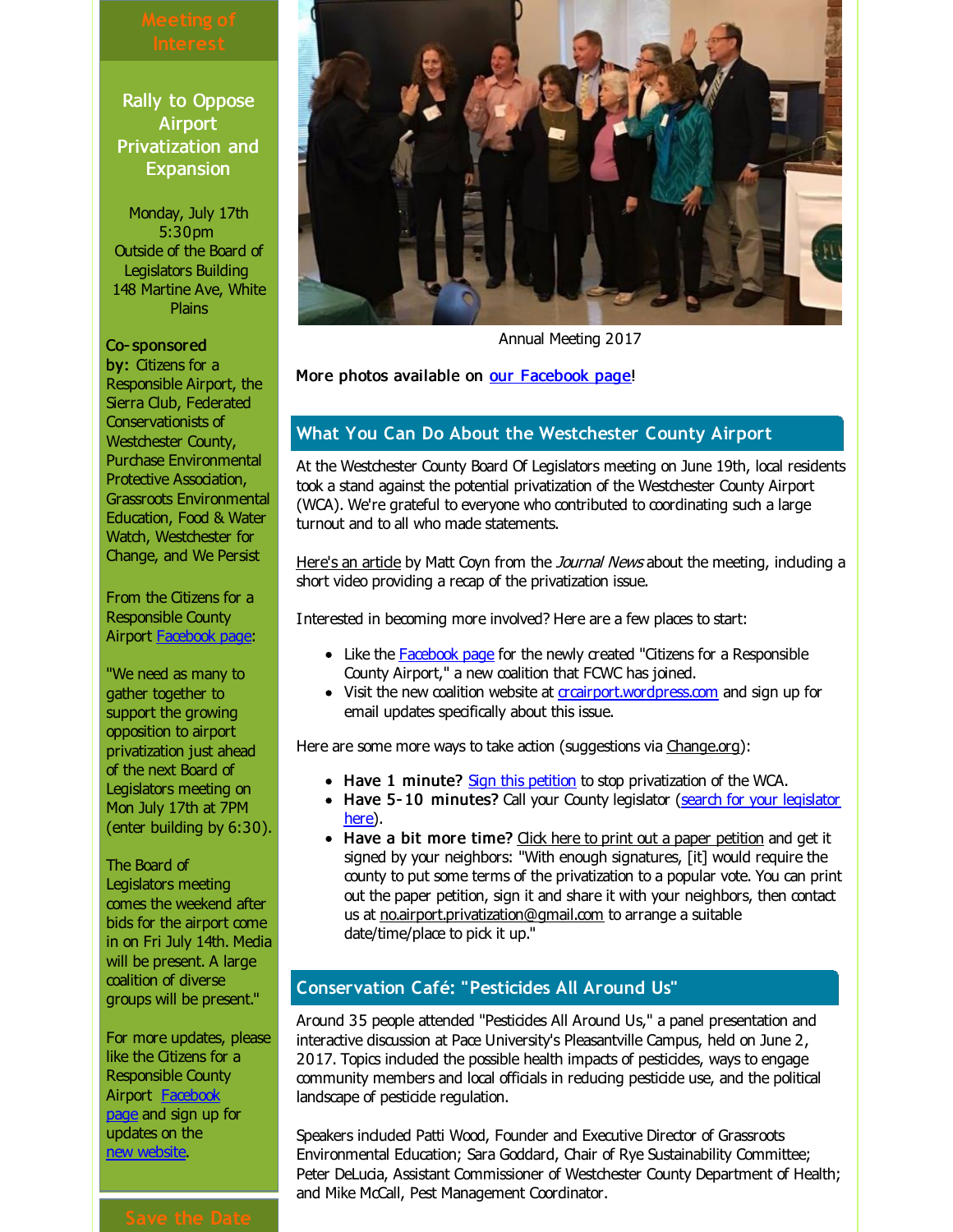### FCWC's Fall Clearwater Sail

Sunday, September 24, 2017 10:00am - 1:00pm and 2:00pm - 5:00pm Clearwater, Yonkers

This fall, FCWC will be hosting two sails aboard Clearwater!

**SAVE THE DATE!** VATIL **FCWC'S CLEARWATER ALL SAIL** Photo by National Park **Service** 

Please join environmentalists from across Westchester County as we sail the Hudson River. More details coming soon!

Here are just a few of the topics that were discussed at this incredibly informative panel and Q&A session:

- Specific examples of how to work with neighbors, local officials, and more on creating "healthy yards" within our communities
- How to avoid the use of pesticides and still keep ticks and mosquitoes away
- The first steps you can take to get started with natural landscaping in your own yard

Please visit the blog for a [complete](http://r20.rs6.net/tn.jsp?f=001P7lq9BuH0lAMhfpAa6ZswG48uo3EE6Bghkh5SO9cY06y2d8C1qiZ5hrG7I5UvLrpV-SWKI4YkAgUsCPgKPDosQJkhQIcOfZX3KExf9DfF8aDKPCsKmCkUmasG-sOlNYkaTcvX-SQaHzjv2mmptLxbdZ5X2-bYu-Eu6xT3_ee3M5qiK4ivdayeaCWNuKoCI992ek9FqzGKaxG0W2pnS2ETZLz7zL__Sq9Fpw_JkyjuR_ujxzcyLvPeujaBVLP9_cO&c=&ch=) recap.



"Pesticides All Around Us" at Pace University

[Conservation](http://r20.rs6.net/tn.jsp?f=001P7lq9BuH0lAMhfpAa6ZswG48uo3EE6Bghkh5SO9cY06y2d8C1qiZ5rXpZ64AI_jBZa5hMZHMnOXw5xonEayPQHoaI7wvz7ZZoKwobkLorQltlpwSTSsW8efq2MUgRlEqsnzbVI4rogy9aytTfnu0HTEhKI6RLg3eG4KVyqskk_UiNl5eermyYn7Qoyeh4HCl0BZO2LkPRRINQRGhExQOFUlzGf12AzzUN9BA3tut-bE=&c=&ch=) Café offers a forum for constructive dialogue about current environmental issues.

Co-sponsored by Federated Conservationists of Westchester County, Grassroots Environmental Education, Greenburgh Nature Center, Mianus River Gorge, Pace University, Teatown Lake Reservation, and Westchester Land Trust

## **Events**

For a full list of our member organizations' events and happenings, check out our Federation Calendar at www.fovc.org/calendar. Remember to always confirm events before attending. Check back regularly as we are always updating.

### **Winged Jewels of the Forest: Photography Exhibit**

*Sponsored by:* Saw Mill River Audubon *When:* The gallery exhibition will be on view daily from Sunday, June 18 through Sunday, July 30, 9:00 am to 4:30 pm *Where:* Rockefeller State Park Preserve, 125 Phelps Way, Pleasantville, NY 10570

Photographic exhibit of songbirds with birdsong installation in Rockefeller State Park Preserve's Gallery reveals the diversity and beauty of native birds of the Preserve and features nine photographers who shadow them.

Featured photographers indude several SMRA members and friends induding Anwar Alomaisi, Kyle Bardwell, Bill Golden, Ed Mertz, Jeff Seneca, and SMRA board member Christine McCluskey. Bird songs by Evan Edelbaum are also featured. Visit [sawmillriveraudubon.org](http://r20.rs6.net/tn.jsp?f=001P7lq9BuH0lAMhfpAa6ZswG48uo3EE6Bghkh5SO9cY06y2d8C1qiZ5h_Sh_rhPRLhHbfeetBISuuSFvGQH8WuBgOCrBM7TEMxT8wzvTaJMdI3xK_Wnfv-7jD_vsBQtlTPDPuCSFOjnKhjEZmZ3sDOXCvvx99B1umuWLUGbXyBtfINczOLg2z4TYj004xZ3jxA&c=&ch=) for more information.

### **Westmoreland Volunteer Corps Work Days**

**Sponsored by: Westmoreland Sanctuary** *When:* Sunday, July 9th, 10:45am Where: Westmoreland Sanctuary, Mount Kisco